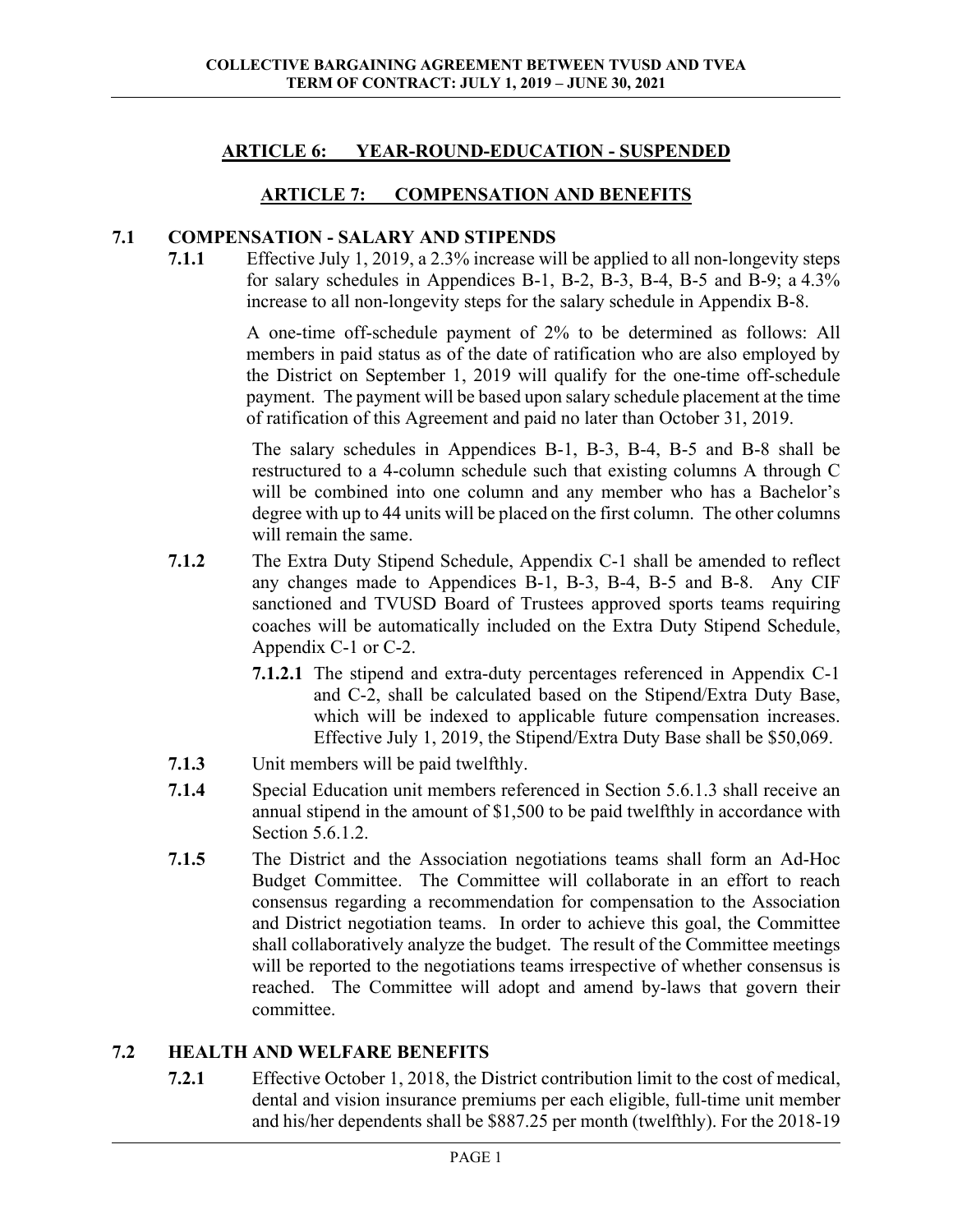plan year, the District contribution limit shall be \$10,557. Thereafter, commencing in the 2019-20 plan year, effective July 1, 2019, the contribution limit shall be \$10,647. Payment of any additional medical, dental or vision insurance premium costs shall be paid by the individual unit member (Appendix B-6).

- **7.2.2** All rebates from the District JPA shall be applied directly to reduce the cost of Health and Welfare Benefits.
- **7.2.3** The District shall establish an Insurance Advisory Committee (IAC) for the purpose of researching available options and cost economies to maximize plan benefits and minimize premium costs to the District and employee participants. TVEA will appoint five (5) members to the IAC. The District shall provide the IAC and TVEA with relevant data within a reasonable time of the request concerning the health and welfare costs, experience, and plan expenses.

 The IAC shall meet as needed. It shall solicit proposals and estimates, study costs of providing insurance coverage and usage by District employees, and shall make recommendations to their respective employee units.

**7.2.4** If, through the IAC and negotiations process, there are changes to the health insurance plans with the current carrier, the parties must complete negotiations and provide notification to the District at least seventy-five (75) calendar days before the coverage start date. In the event that plan change negotiations are not completed within the seventy-five (75) calendar day deadline, the parties may mutually agree to have a negotiations subcommittee, comprised of at least one (1) District and one (1) TVEA representative, meet to determine if a separate agreement can be reached.

> In the event of a carrier change, negotiations must be completed and provide notification to the District at least ninety (90) calendar days in advance of the start date for the health plans of the new carrier. These notification timelines are intended to provide employees, at a minimum, a two week open enrollment period.

# **7.3 LIFE INSURANCE COVERAGE (STANDARD INSURANCE CO)**

The District shall pay the premium for term life insurance in the amount of \$25,000 for the employee only.

# **7.4 DEATH BENEFIT**

In the event of the death of a unit member, the surviving spouse and/or dependent children shall be eligible to receive fully paid health, vision, and dental benefits for six (6) months.

# **7.5 RETIREE HEALTH AND WELFARE BENEFITS**

To qualify for this benefit, a retiring bargaining unit member must be at least fifty-five (55) years of age, and have fifteen (15) years of full-time service in the District as of the date of retirement. Partial years of service may be counted to reach fifteen years of full time service. For example, two years at 50% service will amount to one year of full time service. The retiring bargaining unit member must have participated in H&W insurance for the past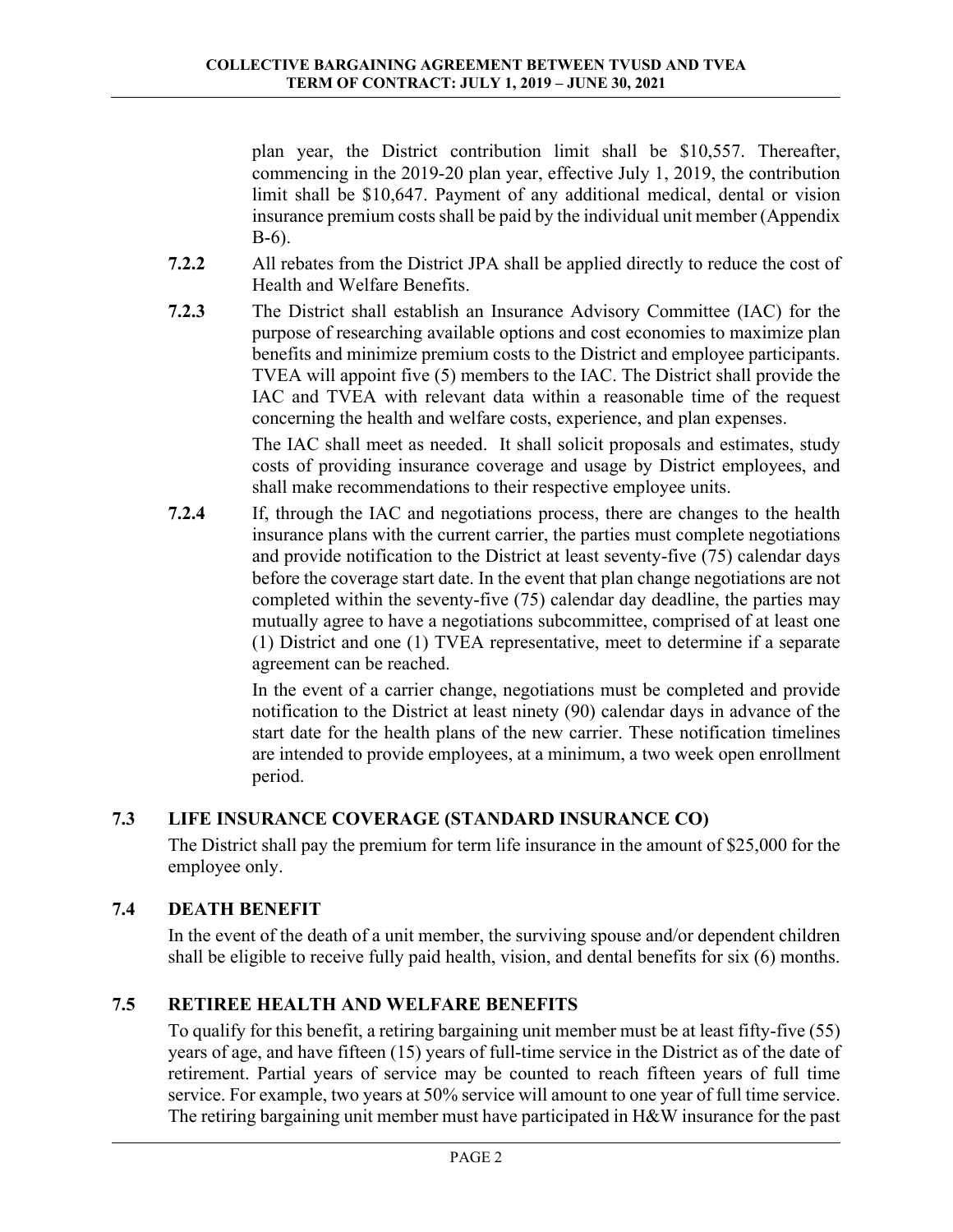10 years with the District. Further, the retiring bargaining unit member must submit his/her letter of retirement no later than February 15th of the school year that he/she retires, and the retirement must be effective at the end of that school year.

The retiree benefit paid by the District shall not exceed the cost of the lowest active HMO medical premium at the time of retirement; however, in no event shall the benefit exceed the District's health and welfare contribution limit for each bargaining unit member. The retiree benefit shall only be applied towards the purchase of a health and welfare benefits package (including health, dental and vision). The benefit shall be paid for the lesser of five (5) years or until the retiree attains Medicare age eligibility (i.e. 65 years of age).

For those eligible retirees who wish to extend medical coverage beyond five (5) years in order to reach Medicare eligibility, they may do so at their own cost. For those eligible retirees who wish to include an eligible family member in their plan, they may do so at their own cost. For those eligible retirees who wish to purchase a plan that costs in excess of the lowest HMO medical premium at the time of retirement, they may do so with the excess cost absorbed by the retiree.

In the event of the death of the retiree during the retirement benefit coverage period, any surviving eligible spouse or dependent may continue to participate in the health coverage plan in accordance with and subject to applicable law, with the entire cost of the coverage incurred by the surviving eligible spouse or dependent.

If a financial contribution from the retiree is required in order to maintain benefits during the retiree health and welfare benefit period, it is expected that the payments will be made on time. Payments not received on or before the due date in the office of Risk Management will be considered late. Should a retiree twice be late in paying his/her contribution, he/she will be required to deposit six months of contributions ahead of time. Should a retiree three times be late in paying his/her contributions, he/she will be dropped from coverage and no further benefits will be made available.

For any bargaining unit member who retires under this program and whose spouse remains employed by the District, the retiree may be carried on the spouse's medical plan. There would no longer be the "dual spouse discount" offered by the District, but the retiree could opt to use the cash equivalent of the lowest cost HMO to lower the cost of the active spouse's monthly premium(s) for a period of no more than five (5) years or until the unit member attains Medicare age eligibility (i.e. 65 years of age), whichever comes first. In the alternative, the retired employee could elect to wait to begin the Bridge Program as long as he/she is continuously covered under the employed spouses' medical insurance, until both spouses have retired in order to put the costs toward their retirement premium(s). The retiree would have no more than five (5) years from the retirement date to activate this option and the benefit lasts for a period of no more than five (5) years or until the unit member attains Medicare age eligibility (no more than 65 years of age), whichever comes first.

**7.5.1** Unit members who would otherwise qualify for the Retiree Health and Welfare Benefits referred to in Article 7.5 of the CBA during the school year, but for their ability to complete a full school year due to unforeseen medical circumstances documented by a medical provider, and who are subject to placement on the 39 month rehire list, may elect to retire prior to the end of the school year and be deemed eligible for Bridge Medical. In these limited instances, the retiring unit